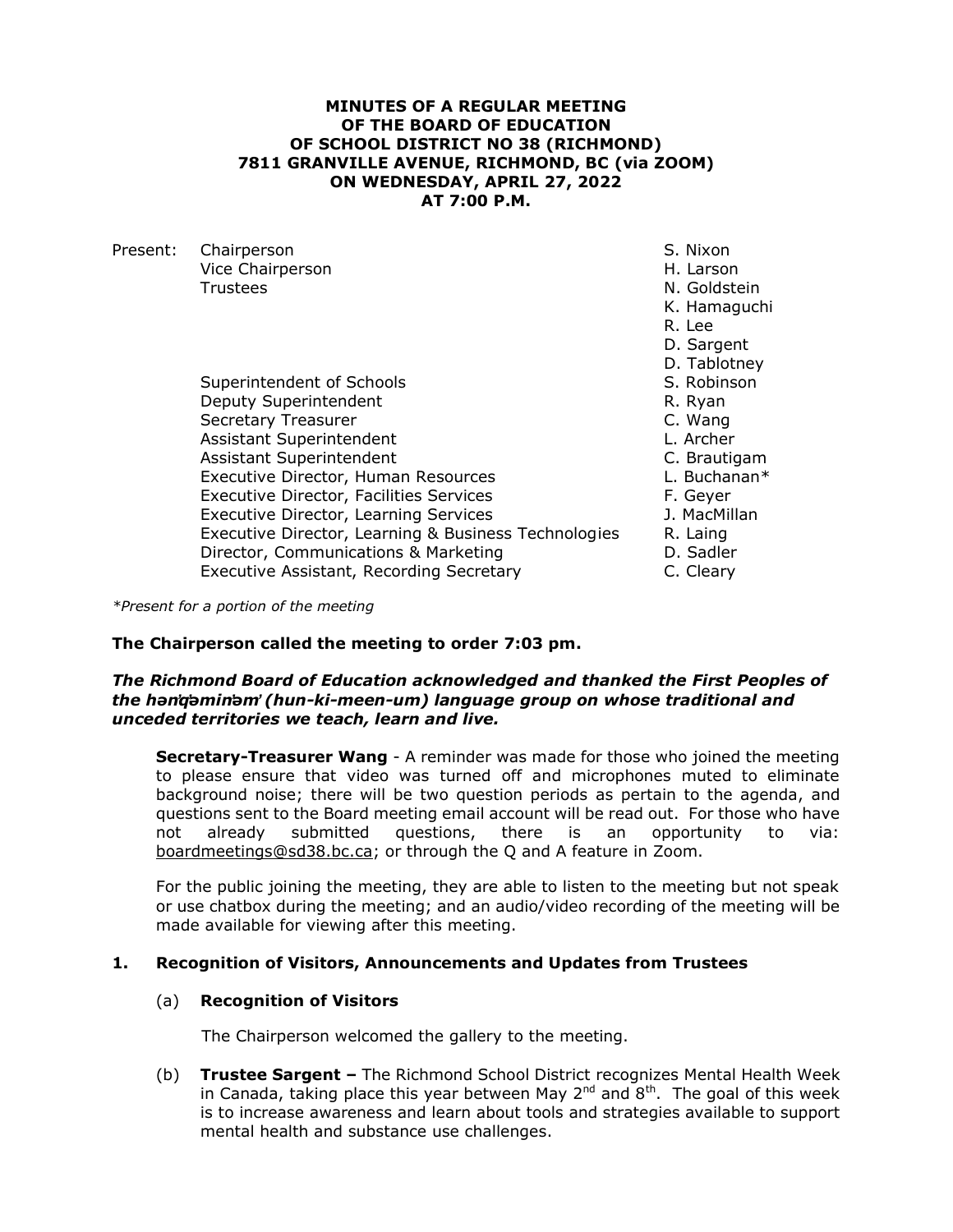During this week, a number of events and learning opportunities have been planned to raise awareness for students, parents, and staff. For example, on May  $4<sup>th</sup>$ , the school district is pleased to offer an evening with national leaders in this field to engage parents in dialogue around adolescent mental health and wellness. As well, a number of schools are having information tables set up during the lunch hour with district staff, representatives from Child & Youth Mental Health in the community, as well as members of the district youth mental health advisory to answer questions and provide information regarding available resources and access to support services in Richmond.

These activities, while supporting Mental Health week, are in keeping with our Board Strategic Plan's goal to foster resilient and healthy life-long learners and are part of ongoing, district-wide supports for all students and staff in supporting mental health.

**Trustee Larson –** April is Sikh Heritage month in Canada. It was first officially recognized by the Government of Canada in 2019. Its purpose is to celebrate the contributions of all Sikh-Canadians and develop a greater understanding and appreciation of a rich, unique, and diverse heritage of the Sikh faith and culture. This month students of all ages have been learning about the contributions of Sikh Canadians. Posters were sent to all schools which provide information on Sikh contributions and history.

This April is also a month in which several of the faiths represented in our schools are observing religious celebrations. This past month, our schools have recognized Easter, Passover, and Ramadan in a variety of ways to ensure that our students learn and/or are represented in the different faiths and cultures that make up our schools.

May is Asian Heritage Month which is an opportunity for all of our staff and students to learn more about the many contributions of Canadians of Asian descent throughout our history. May is also Canadian Jewish Heritage Month, a time to celebrate the richness of Jewish culture, heritage, and history in Canada. In May, our schools will recognize Asian Heritage Month and Canadian Jewish Heritage Months in a variety of ways to ensure that all our students learn about Asian and Jewish heritage and excellence.

The Board's Strategic Plan Priority 2, Equity, and Inclusion, outlines our commitment to ensure that all of our students, families, and staff feel welcomed, are treated respectfully, and have a sense of belonging. These many learning opportunities act to open doors to conversations in the commitment to ensuring the Richmond School District is a place of equity, inclusion and is a safe and respectful place for all members of our community.

**Trustee Tablotney –** As we announced at last month's public board meeting, tomorrow, April 28<sup>th</sup> is the National Day of Mourning. This is the day we take the time to pause to acknowledge workers killed or injured on the job. Flags are flown at half-mast and ceremonies are held across the country and around the world. While we honour those who have suffered as a result of workplace accidents, it is also a time to renew our commitment to creating safer workplaces for all employees.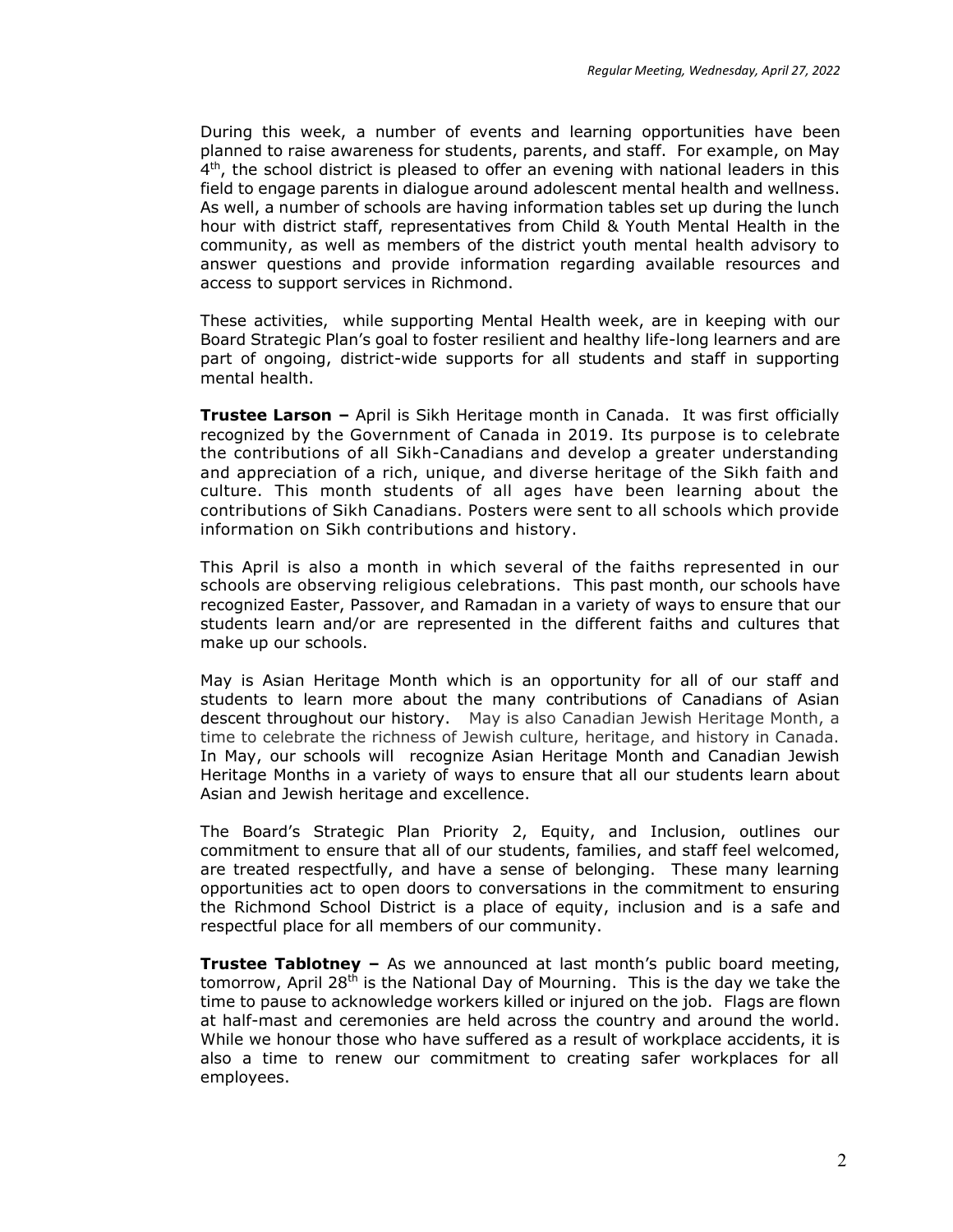**Trustee Goldstein –** Tonight we will be providing stakeholders and our community an opportunity to speak directly to Trustees on their budget priorities as the district faces fiscal challenges in these unprecedented times. We will be using a portion of tonight's Board meeting for a Budget Committee of the Whole. During the Committee of the Whole, we will receive presentations and briefs on the budget or if you have comments or questions, you can email them to [boardmeetings@sd38.b.ca](mailto:boardmeetings@sd38.b.ca)

I would also encourage you to visit our Budget Process webpage to access information on our budget as well as submit your budget feedback.

**Trustee Nixon –** Trustees had the opportunity to attend the BC School Trustee Association AGM this past weekend. The Chairperson noted the theme this year was *Moving from grief to medicine, Moving forward with good hearts*. She noted it was an honour to listen and learn from some of the indigenous elders as they told their stories and cultural teachings. Younger indigenous speakers spoke about truth, reconciliation, and decolonization and what they're hoping to see in terms of that being embedded in public education. During the business portion there were a number of advocacy motions that were passed with some around funding, operating and capital funding.

# (c) **Any materials not included in packages available to the public.**

The Secretary Treasurer noted that there were printed copies of the RTA Brief available for attendees and that the Brief would be posted on the District website.

# **2. Adoption of Agenda**

# **049/2022 MOVED BY N. GOLDSTEIN AND SECONDED BY H. LARSON:**

**THAT** the Wednesday, April 27, 2022 Regular agenda of the Board of Education (Richmond) be adopted as circulated.

# **CARRIED**

# **3. Presentations, Special Recognitions, Briefs and Questions from the Public**

# (a) **Presentations**

Nil.

# (b) **Special Recognitions**

Nil.

# (c) **Briefs**

Nil.

# (d) **Questions from the Public**

There were no questions from the public.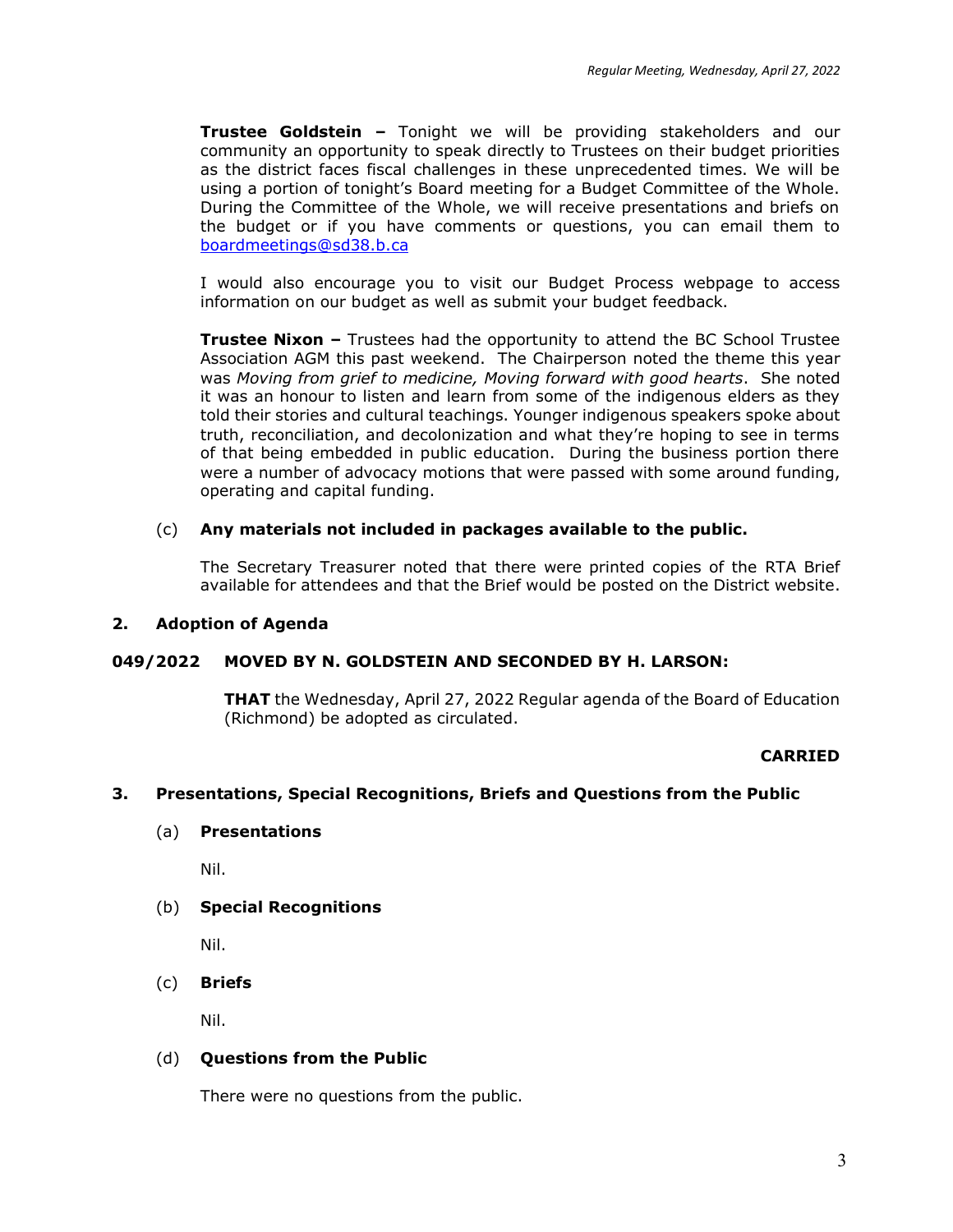# **4. Executive**

The Superintendent indicated that the District was very proud to have welcomed 15 students and their families from Ukraine over the past few weeks. The District's *Welcome Centre* staff including the settlement workers have been working hard to welcome the students and their families into Richmond schools and the community.

The Deputy Superintendent provided an update on secondary school organizational structures for 2022-2023. All ten secondary schools have been engaged in the process over the past month following several District surveys with a large number of students, parents and staff participating. The purpose of the survey was to gather feedback, perspectives and preferences on organizational structures. Options for consideration were linear, semester, quarter schedules and personalized learning time. Principals are working in consultation with the Assistant Superintendents and Deputy Superintendent in order to determine their school's schedule. The ten secondary schools are in varying stages of this complex process and will be sharing decisions by the end of next week.

The Executive Director of Learning Services updated trustees on *Education Week*, sharing that *Education Week* is an opportunity to share and celebrate the learning opportunities happening in Richmond schools and classrooms. This year's theme is C*onnection*, which highlights the importance of connection as a District community and the important connection that schools have been for students and families during the pandemic.

The Superintendent shared activities and highlighted events from around the District during the month of April, 2022 in a presentation that will be featured on the District website for next month. Following the update, a recording of a jazz performance by Hugh Boyd Secondary school of *Sunny Side of the Street* was presented*.*

# **5. Approval of Minutes**

(a) Regular meeting of the Board held March 30, 2022

# **050/2022 MOVED BY D. SARGENT AND SECONDED BY H. LARSON:**

**THAT** the Board of Education (Richmond) approve the Minutes of Wednesday, March 30, 2022 Regular meeting as circulated.

# **CARRIED**

(b) A Record of an In-camera meeting of the Board held March 30, 2022 was included for information.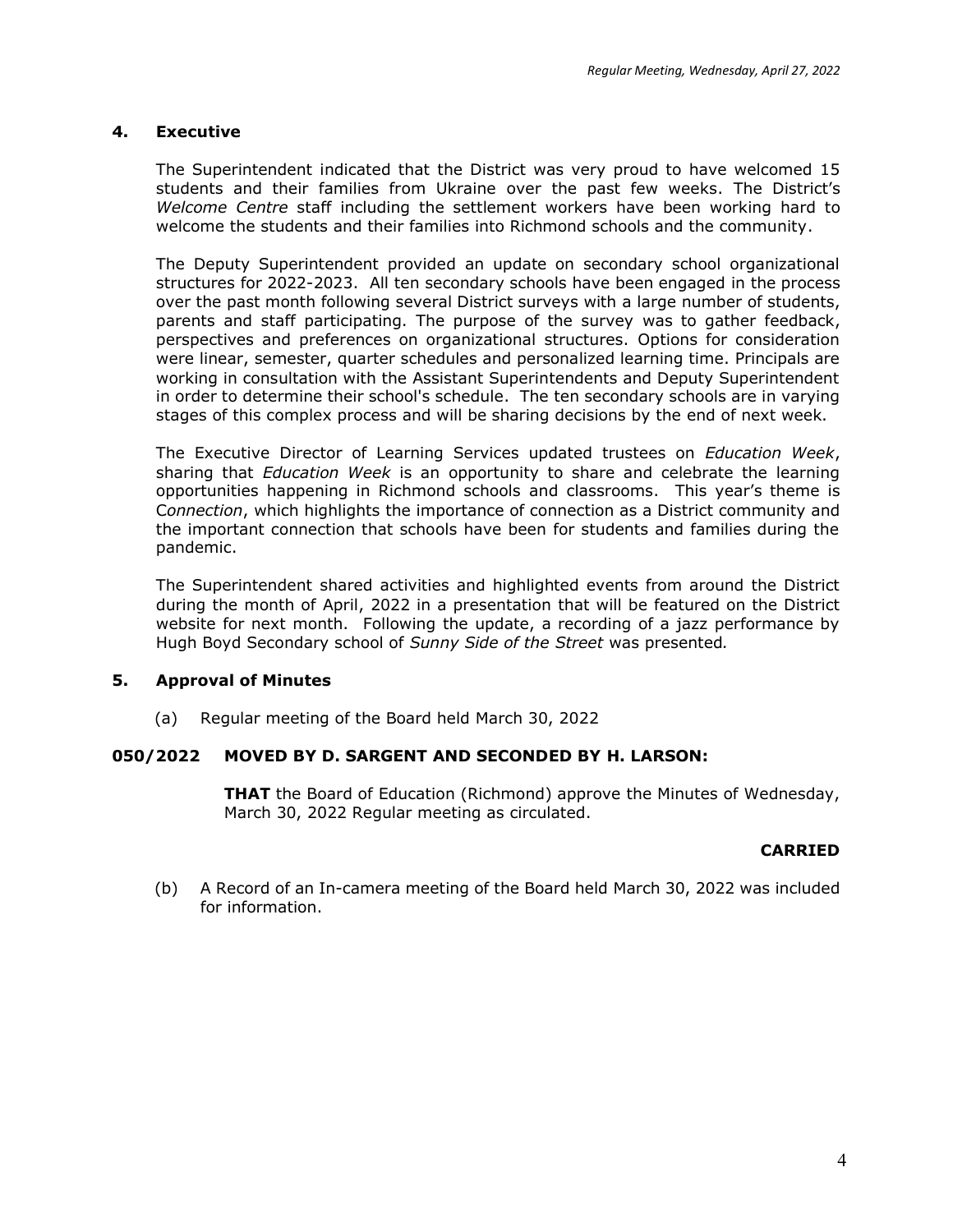# **6. Business Arising**

# (a) **2022-2023 Annual Budget**

# **051/2022 MOVED BY H. LARSON AND SECONDED BY D. SARGENT:**

**THAT** the Board of Education (Richmond) move into a committee of the whole to allow for all members of the public in attendance to have the opportunity to participate in the discussion on the 2022/2023 operating budget and that the Superintendent facilitate the discussion.

# **CARRIED**

*The Superintendent assumed the role of Chair and asked the Secretary Treasurer to speak to the Budget Report as attached to the Agenda package.*

> The Secretary Treasurer provided highlights of the 2022-2023 Budget process, currently underway. Staff have completed a three year base budget for the upcoming school year and following two years. She reported that the base budget reflects projected student enrolment, operating revenues from the Ministry of Education and other revenues such as rental and international tuition. The Budget also includes all known projected expenditures for the District. These estimates are completed based on the Public Sector Accounting Standards and following the government's financial reporting requirements. The Secretary Treasurer then noted the District is facing a structural budget shortfall of \$3.9M which is 1.8% of the District's total operating budget.

> The Secretary Treasurer next outlined that the District's budget guiding principles, which are:

- to align the budget with the Board's Strategic Plan and Priorities
- that the budget is a transparent and inclusive engagement process involving all stakeholder groups
- that the District focus on maximizing learning opportunities for students,
- that innovation be supported while maintaining efficiency and long term sustainability.

• The Secretary Treasurer concluded that the budget decisions are based on accurate and relevant data and information.

*The Superintendent then called on Stakeholders to present their budget briefs to the Board:*

1. Liz Baverstock, President, Richmond Teachers' Association (RTA)

Ms. Baverstock presented highlights from her brief including trustee-led advocacy; Delaying the budget decision until the June Board meeting; and no staff cuts. Ms. Baverstock then provided two different scenarios on Provincial Budget Adjustment scenarios for the board's consideration.

Trustees thanked Ms. Baverstock for the Brief and noted that the Board takes advocacy seriously. Regarding the comments regarding delaying the budget decision, the Secretary Treasurer outlined some of the implications in delaying the decision.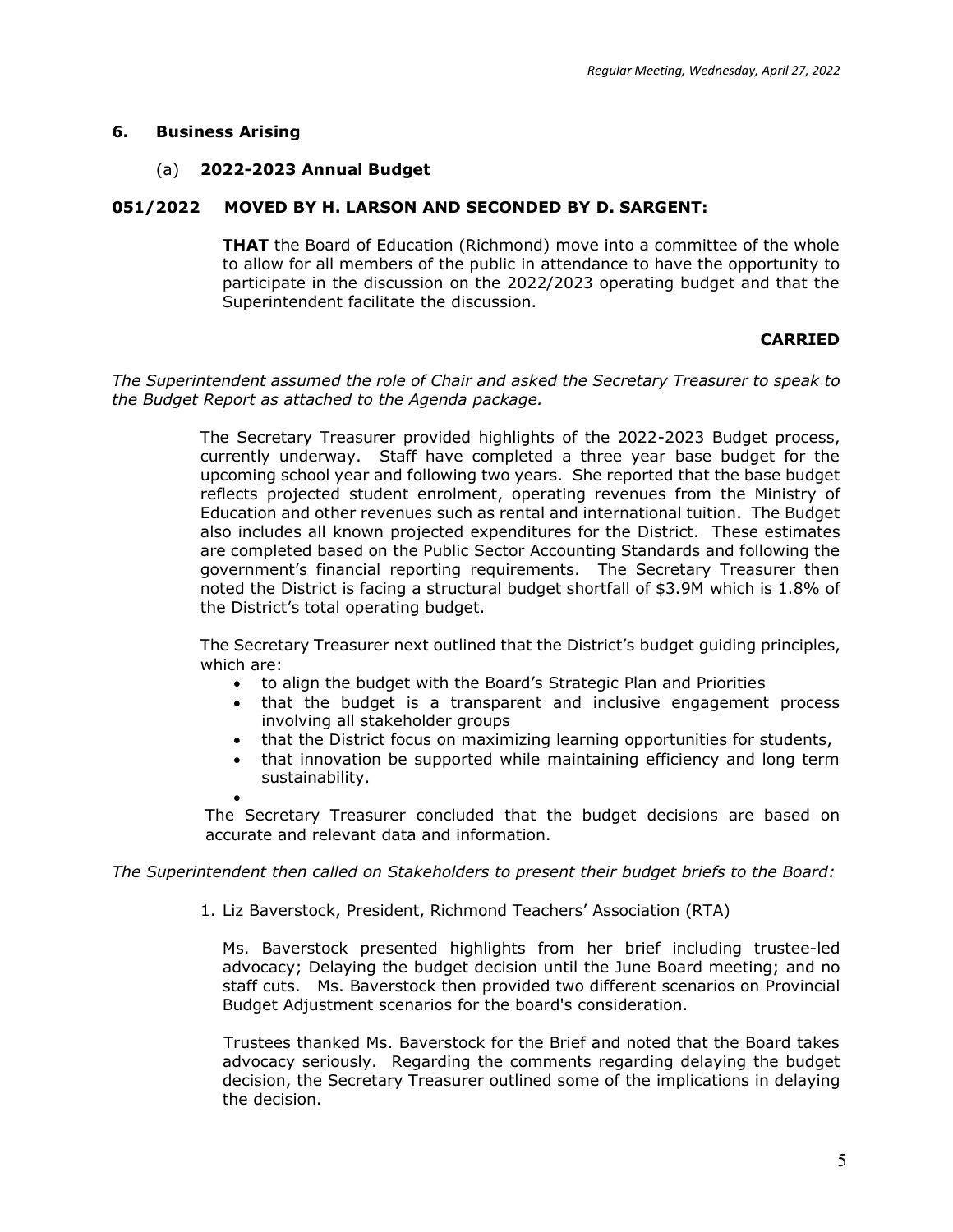2. Ian Hillman, President, Stacey Robinson and Nancy Williams, Vice Presidents, CUPE 716.

CUPE 716 Executive members presented the following concerns related to the proposed budget cuts with specific focus on Library Technicians who work with students in the classroom. Mr. Hillman noted that CUPE positions bring learning and growth to the District.

Ms. Robinson asked several questions regarding the proposed reduction to library technicians. She noted that CUPE echoes the concerns of the RTA and request no cuts to staffing.

Ms. Williams asked about the proposed reduction to Career Information Advisor positions and stated concerns about the workload for the proposed two district advisors.

3. Andrew Scallion, President, Richmond District Parents Association (RDPA)

Mr. Scallion presented four areas of critical importance including: no personnel cuts at or near the classroom level including School Psychologists, Speech Language Pathologists, Career Information Advisors, the Literacy Support Teacher Consultant and Library Technicians. RDPA believes the costs of these positions should be covered by the Unrestricted Reserve Fund for this year.

He asked that Board advocacy on funding challenges be directed to the Ministry of Education and Child Care via written correspondence, as well as through a face to face meeting, and suggested involving messages through the media. Mr. Scallion expressed support for postponing the final decision on the budget to the regular June Board Meeting. He also suggested that the Board begin looking at restructuring to improve the operating function of the District.

- 4. Jessica Lee, Library Technician at RC Palmer Secondary spoke about the role of the Library Technician and its importance. She stated that Library Technicians are a primary source of connection for students, providing a safe haven and a refuge for students.
- 5. Megan Ritter, Library Technician from JN Burnett Secondary noted that any time staff are removed as resources for students, students are impacted. She added that having a Library Technician available over lunch allows students to access the library.
- 6. David Yang, former student talked about the support provided by the ELL Programs in the District.

*Following comments and questions from Trustees to the Budget feedback, the Superintendent turned the Chair over to Trustee Nixon. Trustee Sandra Nixon assumed the Chair.*

# **052/2022 MOVED BY D. SARGENT AND SECONDED BY H. LARSON:**

**THAT** the Board of Education (Richmond) rise and report from the Committee of the Whole discussion on the 2022/2023 operating budget.

#### **CARRIED**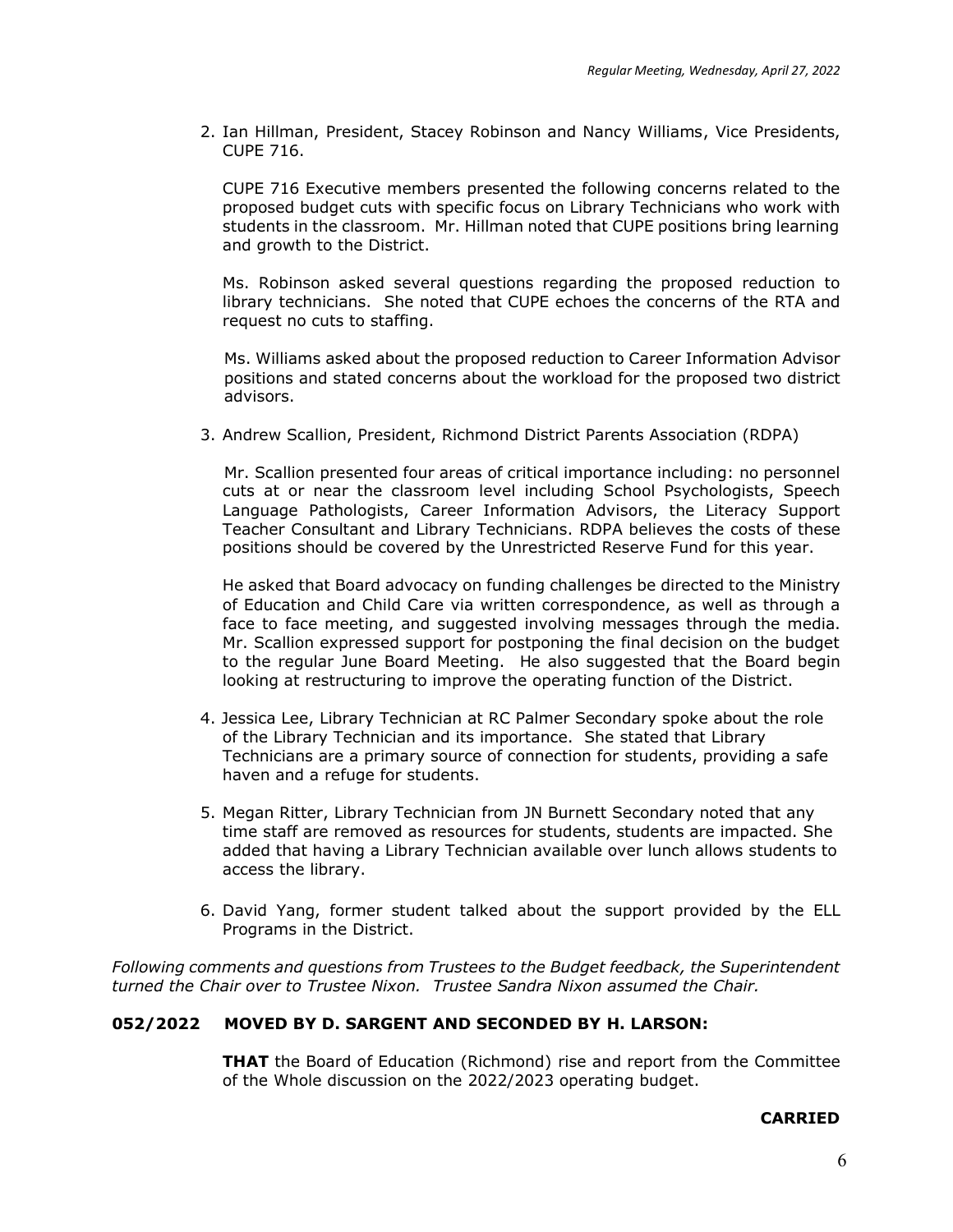# **053/2022 MOVED BY H. LARSON AND SECONDED BY N. GOLDSTEIN:**

**THAT** the Board of Education (Richmond) refer all Stakeholder (and public if received) input and feedback to the budget process.

## **CARRIED**

## (b) **Diversity & Anti-racism Working Group Report.**

Assistant Superintendent Brautigam provided background on the Diversity and Antiracism Working Group that was formed as part of the recommendation to the June 10, 2020 public meeting of the Board of Education. The role of the Working Group has been to focus on consultation with students, staff, and other partner groups regarding their experiences with racism within the school district; provide a review of what the District is currently doing with respect to educating students about various forms of racism; conduct a review of current District policy and practices regarding incidents of racism; identify what gaps the District needs to address regarding anti-racism education and practices; and make recommendations to the Board for further action.

The Assistant Superintendent shared aspects of the report, focusing on the nine recommendations from the working group:

- 1. Establish a DEI Advisory Committee
- 2. Develop an Employee Focused DEI Implementation Strategy
- 3. Develop an Employee Focused DEI Implementation Strategy
- 4. Support All Schools and Facilities to be Safe and Brave Spaces
- 5. Ensure That Clear Reporting Guidelines for Incidents Causing Harm, such as Discrimination, Racism, and Sexual Harassment are Implemented, Including Measures to Make Reporting Safer, and to Provide Clarity Regarding All Steps That will be Followed in the Process
- 6. Update and/or Develop District Policies and Regulations with Clearly Articulated DEI Principles and Consideration of the Intended Reading Audience
- 7. Increase Student Voice and Leadership in DEI Initiatives
- 8. Engage in Decolonizing Practices as Part of the Board's Commitment to Truth and Reconciliation
- 9. Develop Inclusive Supports for the Parent/Caregiver Community Including Parent Advisory Councils

She concluded the report noting the District is grateful to all the members of the Diversity and Antiracism Working Group for the time and dedication they all demonstrated. The Diversity and Antiracism Working Group would also like to express sincere gratitude to the students, parents and staff who shared their voices through the survey and focus group process.

Following the report, Trustees had a number of questions and comments regarding the draft Terms of Reference for the Advisory Committee proposed in the report, and in particular, the reporting structure to the Board moving forward.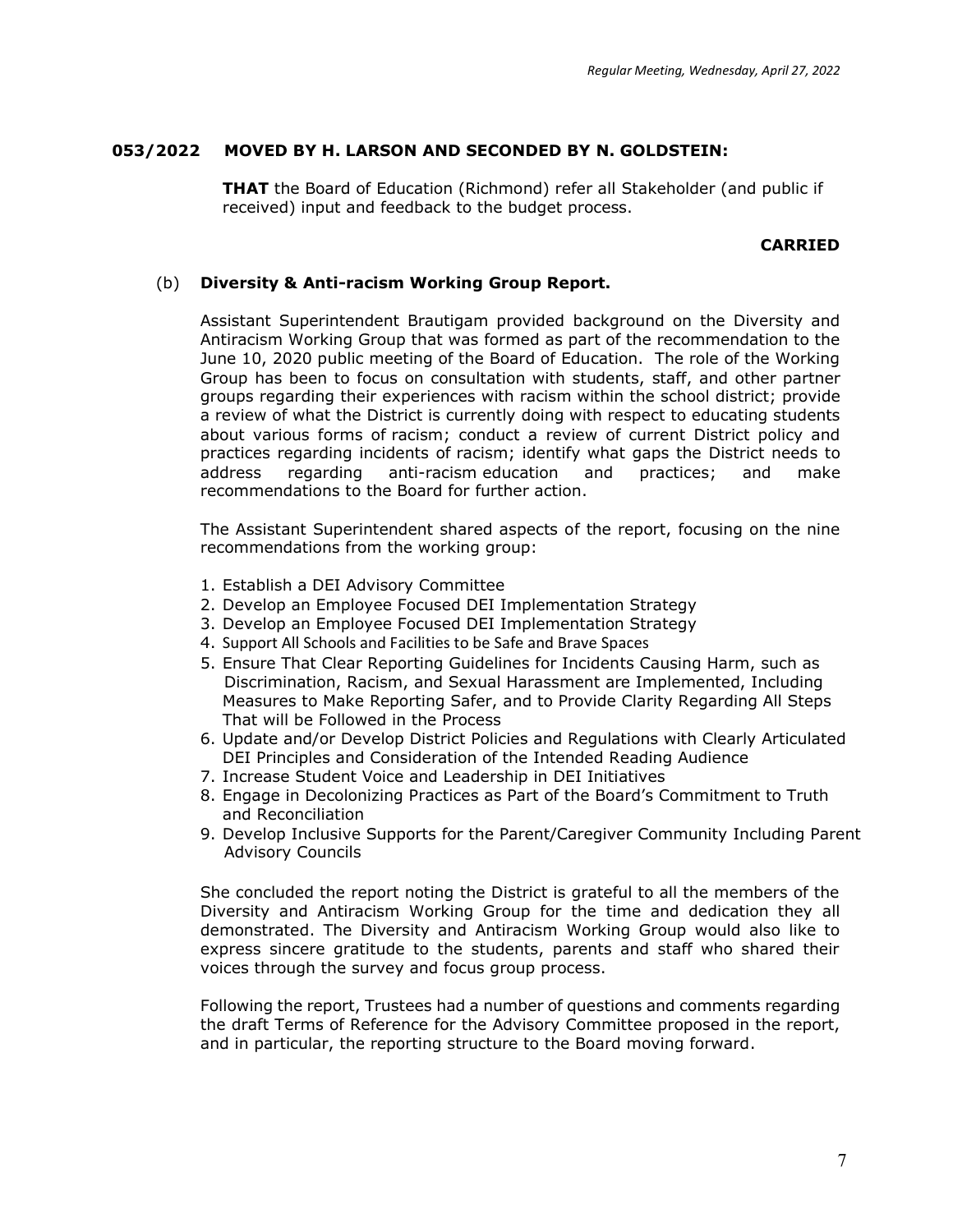Trustees who were part of the Working Group noted that Assistant Superintendent Brautigam provided excellent leadership throughout the process. Trustee Tablotney referred to the SOGI Committee, suggesting that the Diversity and Anti-Racism Working Group be formed with a similar reporting structure.

*Following further comments and questions around the structure and draft terms of reference, the Chairperson called the question for an amendment to the motion:*

## **054/2022 MOVED BY N. GOLDSTEIN AND SECONDED BY R. LEE:**

**AND FURTHER THAT**, The Terms of Reference be submitted to the Board for approval. The Committee may begin their work before receiving the approval. The approval by the Board may be by unanimous agreement via email or by resolution of the Board.

#### **DEFEATED**

# **055/2022 MOVED BY D. TABLOTNEY AND SECONDED BY H. LARSON:**

**THAT** the Board receive the report of the Diversity and Anti-Racism Working Group, and support the priorities identified through:

- 1. Establishment of a DEI Advisory Committee to work with staff to move forward on the priorities identified by the Diversity and Antiracism Working Group.
- 2. Monitoring progress on these priorities through the strategic plan update process, regular reporting from the DEI Advisory Committee through the board standing committee structure, and an annual report to the Board from the DEI Advisory Committee.

**CARRIED** NEGATIVE: R. LEE

#### **7. New Business**

#### (a) **Board Advocacy**

Trustee Sargent proposed a motion for advocacy regarding the recent announcement of the paid five sick days for casual employees. Trustee Goldstein suggested that the Board request to meet with local members of parliament as well regarding federal funds.

### **056/2022 MOVED BY D. SARGENT AND SECONDED BY N. GOLDSTEIN:**

**THAT** the Board of Education (Richmond) write a letter to the Minister of Education explaining the impact to the Richmond Board of Education on the recent announcement of five sick days;

**AND FURTHER THAT** the Board of Education (Richmond) meet with MLAs to discuss further concerns.

#### **CARRIED**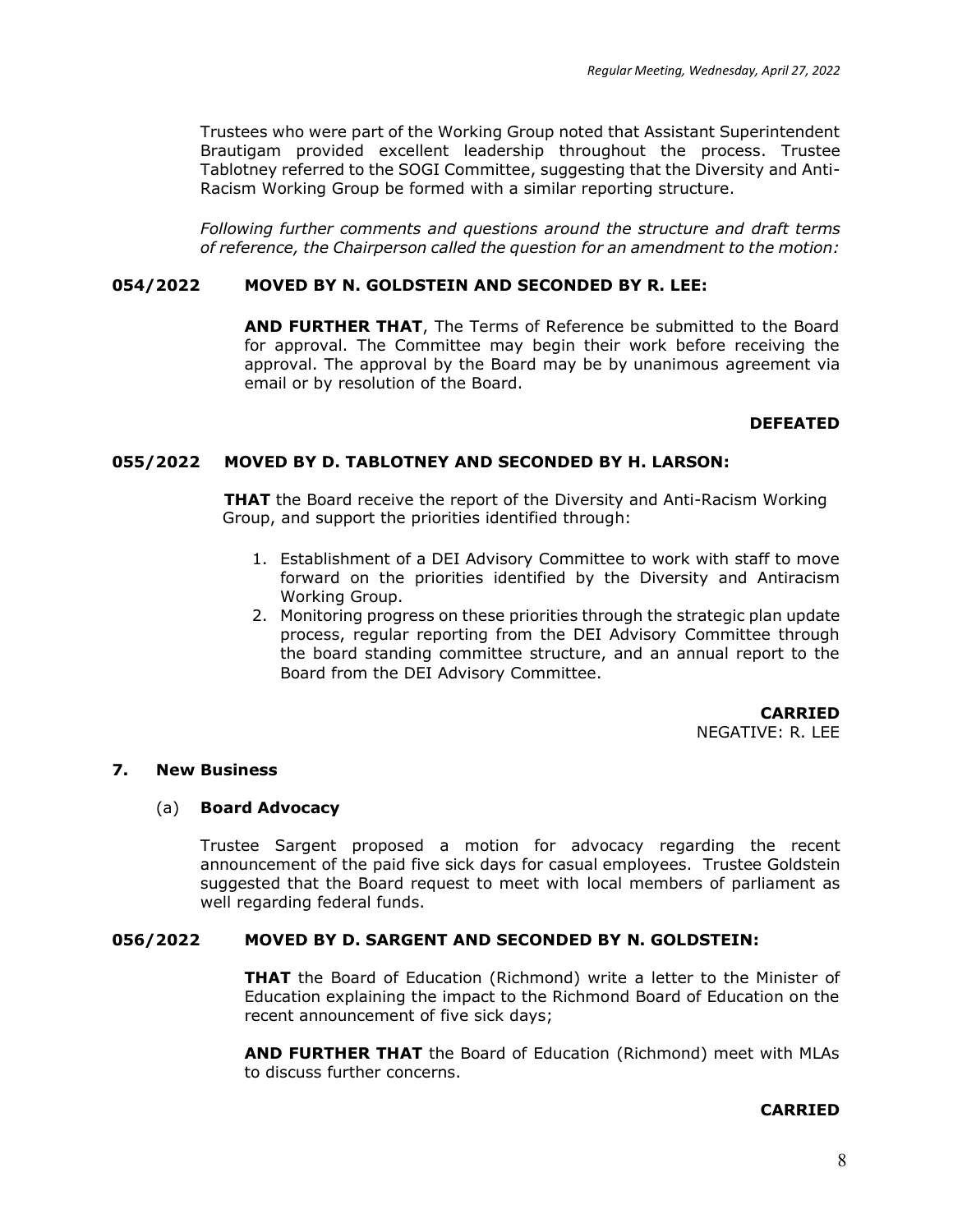# **8. Questions from the Public: Tonight's Agenda**

There were no questions from the public.

## **9. Standing Committee Reports**

(a) Audit Committee *Chair: Norman Goldstein Vice Chair: Donna Sargent*

The next meeting will be held on Monday, May 9, 2022.

# (b) **Education Committee**

*Chair: Heather Larson Vice Chair: Debbie Tablotney*

(i) Minutes of meeting held February 16, 2022 were attached for information.

A meeting was held on April 20, 2022. The next meeting is scheduled for Wednesday, May 18, 2022 at 6 pm.

# (c) **Facilities and Building Committee**

*Chair: Ken Hamaguchi Vice Chair: Debbie Tablotney*

(i) Minutes of meeting held March 2, 2022 were attached for information.

A meeting was held on April 6, 2022. The next meeting is scheduled for Wednesday, May 4, 2022 at 4:30 pm.

# (d) **Finance and Legal Committee**

*Chair: Donna Sargent Vice Chair: Ken Hamaguchi*

- (i) Minutes of meeting held February 16, 2022 were attached for information.
- (ii) Trustee Expenses for the Three Months ending March 31, 2022.

# **057/2022 MOVED BY D. SARGENT AND SECONDED BY H. LARSON:**

**WHEREAS** the Board of Education of School District No. 38 (Richmond) is paying for expenses incurred by the Trustees in the discharge of their duties,

**BE IT RESOLVED** that in accordance with the *School Act*, the Board of Education of School District No. 38 (Richmond) approves Trustees' expenses paid during the three-month period ended March 31, 2022, in the amount of \$4,877.20.

#### **CARRIED**

A meeting was held on April 20, 2022. The next meeting is scheduled for Wednesday, May 18, 2022 at 10 am.